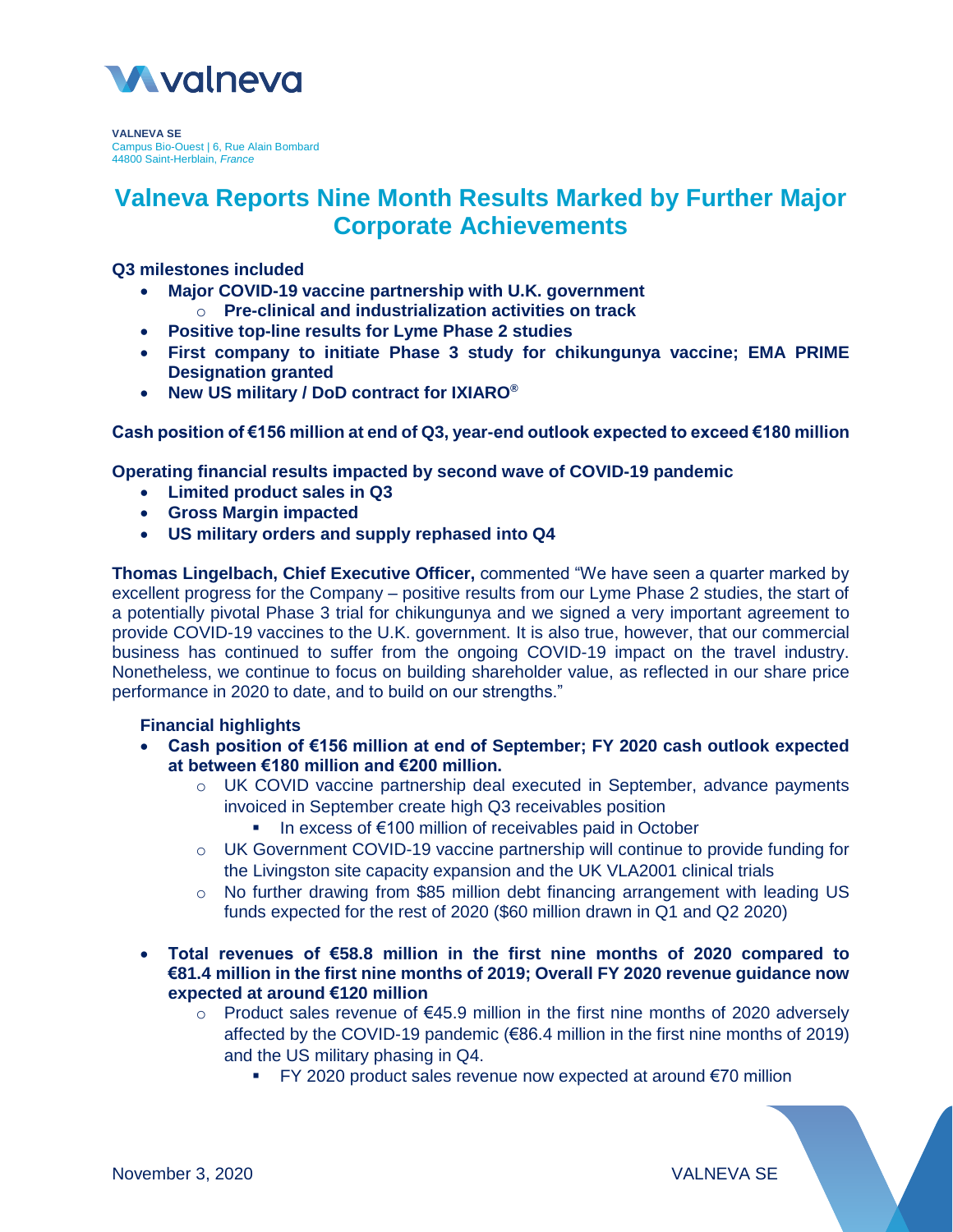# **M**valneva

- $\circ$  FY 2020 total revenue to include €35 million to €40 million resulting from the Lyme vaccine partnership with Pfizer and approximately €10 million of Service and Technology revenues.
- o No revenue associated with the UK COVID-19 partnership booked in Q3; IFRS accounting treatment being assessed during Q4.
- **EBITDA<sup>1</sup> loss of €45.2 million in the first nine months of 2020 compared to an EBITDA profit of €3.0 million in the first nine months of 2019;** 
	- o Nine-month EBITDA includes planned increase in R&D investment of €51.7 million in the first nine months of 2020 compared to €23.2 million in the first nine months of 2019
		- Notwithstanding potential revenue recognition, €5.2 million of COVID-19 R&D investment were included in the nine-month 2020 results
		- Lyme, chikungunya and COVID-19 vaccine programs progressed well as reflected in the level of R&D investments
	- $\circ$  Gross margin adversely affected by inventory provisions and idle capacity costs in manufacturing plants caused by the impact of the ongoing COVID-19 pandemic
	- $\circ$  G&A costs include additional share option costs given share price appreciation during 2020 as well as one-off costs related to corporate partnership deal expenses

 **FY EBITDA guidance remains highly dependent on the ongoing impact of the COVID-19 pandemic on the travel industry including demand for travel vaccines, revenue recognition of the Pfizer collaboration, the UK COVID vaccine partnership, the chikungunya-CEPI agreement as well as on other non-cash related items, and is therefore subject to significant variance.**

o FY EBITDA loss currently is expected to be in the range of minus €40 million to minus €50 million

**David Lawrence, Valneva's Chief Financial Officer**, commented, "During these first nine months, Valneva has managed to deliver strong returns to its shareholders despite the adverse impact of the COVID-19 pandemic on our commercial business. The ongoing excellent execution in R&D combined with the important partnerships that we have struck this year ensure that the Company is in a strong financial position as we look forward."

# **Nine-month 2020 Financial Information**

(unaudited, consolidated under IFRS)

| $\epsilon$ million   | 9 months ending September 30 |       |
|----------------------|------------------------------|-------|
|                      | 2020                         | 2019  |
| Total revenues       | 58.8                         | 81.4  |
| <b>Product sales</b> | 45.9                         | 86.4  |
| Net profit / (loss)  | (62.3)                       | (2.4) |
| <b>EBITDA</b>        | (45.2)                       | 3.0   |
| Cash                 | 156.2                        | 67.4  |

 $\overline{a}$ <sup>1</sup> *Nine-month 2020 EBITDA was calculated by excluding €7.3 million of depreciation and amortization (€6.2 million in the first nine months of 2019) from the €52.5 million operating loss (€3.2 million in the first nine months of 2019) as recorded in the consolidated income statement under IFRS*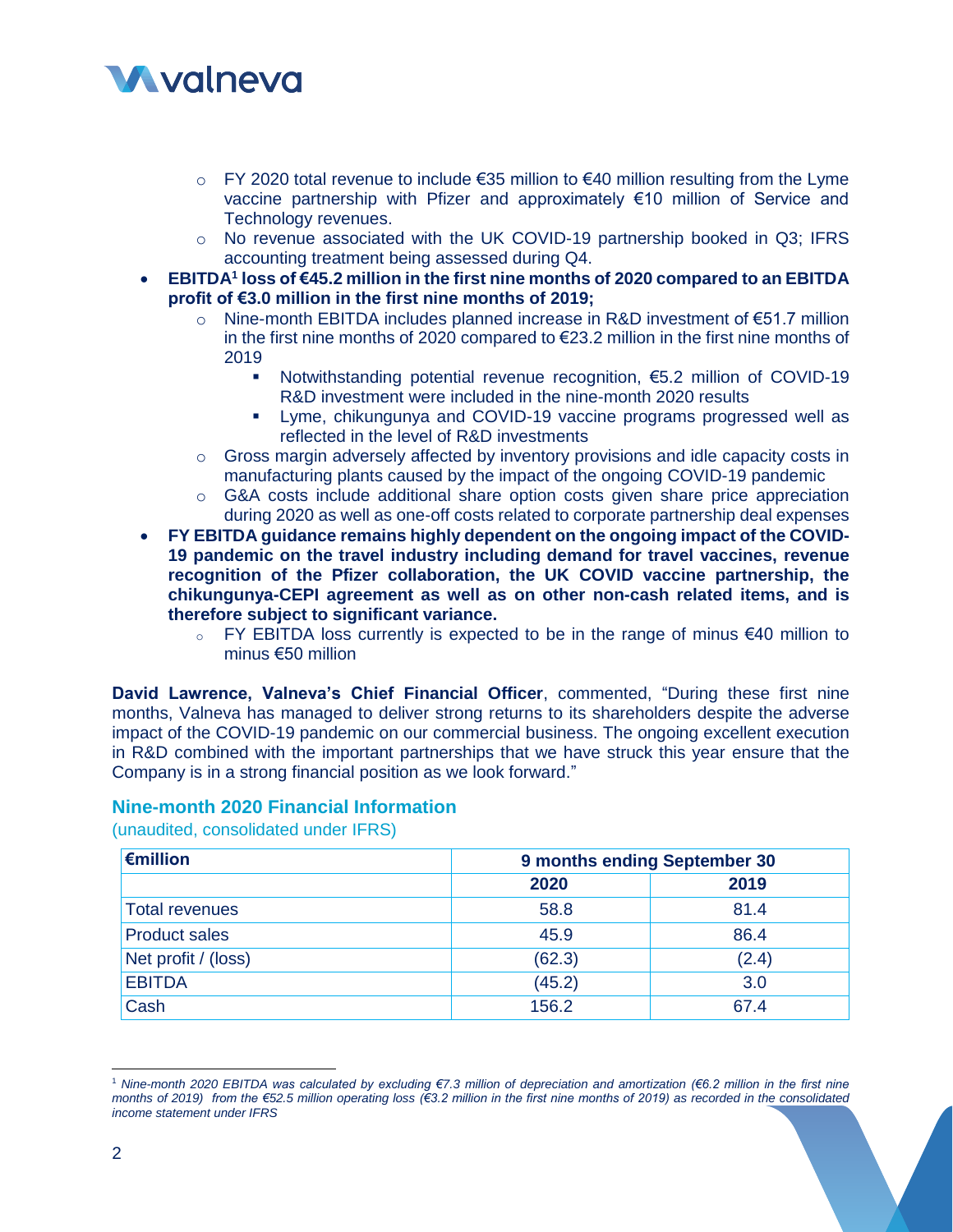

**Saint Herblain (France), November 3, 2020** – [Valneva SE](http://www.valneva.com/) ("Valneva" or "the Company"), a specialty vaccine company focused on prevention against diseases with major unmet needs, reported today its nine-month financial results ending September 30, 2020. The condensed and consolidated interim financial results are available on the Company's website [www.valneva.com.](http://www.valneva.com/)

Valneva will provide a live webcast of its nine-month 2020 results conference call beginning at 3 p.m. CET today. This webcast will also be available on the Company's website. Please refer to this link: <https://edge.media-server.com/mmc/p/6xazaoyo>

# **Commercial Vaccines**

#### **JAPANESE ENCEPHALITIS VACCINE (IXIARO® /JESPECT® )**

In the first nine months of 2020, revenues from IXIARO<sup>®</sup>/JESPECT<sup>®</sup> product sales reached €30.8 million compared to €64.2 million in the first nine months of 2019. Sales were affected by the impact of the COVID-19 pandemic on the travel market and the phasing of the US Department of Defense (DoD) contract.

At the beginning of September 2020, Valneva announced the signing of a new contract with the US DoD for the supply of its Japanese encephalitis (JE) vaccine, IXIARO<sup>®2</sup>. This new contract spans a total of three years (one base year, plus two option years) with a base-year value of \$61 million. The DoD has the possibility to purchase a total of \$76 million – \$105 million worth of  $IXIARO<sup>®</sup>$  across the two option years. Deliveries for the base-year will commence in the fourth quarter of 2020.

#### **CHOLERA / ETEC<sup>3</sup> -DIARRHEA VACCINE (DUKORAL® )**

In the first nine months of 2020, revenues from DUKORAL<sup>®</sup> sales reached €13.2 million compared to €19.8 million in the first nine months of 2019. DUKORAL® sales were also adversely impacted by the COVID-19 pandemic effect on the travel market.

#### **OVERALL SALES OUTLOOK**

Taking into account the ongoing COVID-19 situation, Valneva's sales could return to 2019 levels in 2023 with the expected sales recovery of its two commercial products and the marketing and distribution partnership with Bavarian Nordic announced in June 2020<sup>4</sup>. The successful development of a SARS-CoV-2 vaccine could accelerate that timeline.

# **Clinical Stage Vaccine Candidates**

#### **LYME DISEASE VACCINE CANDIDATE – VLA15 Partnering deal with Pfizer**; **Positive initial results reported for the two Phase 2 studies**

Valneva has developed a multivalent vaccine candidate, VLA15, which is currently the only active vaccine program in clinical development against Lyme disease. The program was granted Fast

<sup>3</sup> Indications differ by country -Please refer to Product / Prescribing Information (PI) / Medication Guide approved in your respective *countries for complete information, incl. dosing, safety and age groups in which this vaccine is licensed, ETEC = Enterotoxigenic Escherichia coli (E. Coli) bacterium.*

 $\overline{a}$ 

*<sup>2</sup> Valneva Announces New IXIARO® [Supply Contract with the US Government worth up to \\$166 million](https://valneva.com/press-release/valneva-announces-new-ixiaro-supply-contract-with-the-us-government-worth-up-to-166-million/)*

*<sup>4</sup> [Valneva and Bavarian Nordic Announce Marketing and Distribution Partnership](https://valneva.com/press-release/valneva-and-bavarian-nordic-announce-marketing-and-distribution-partnership/)*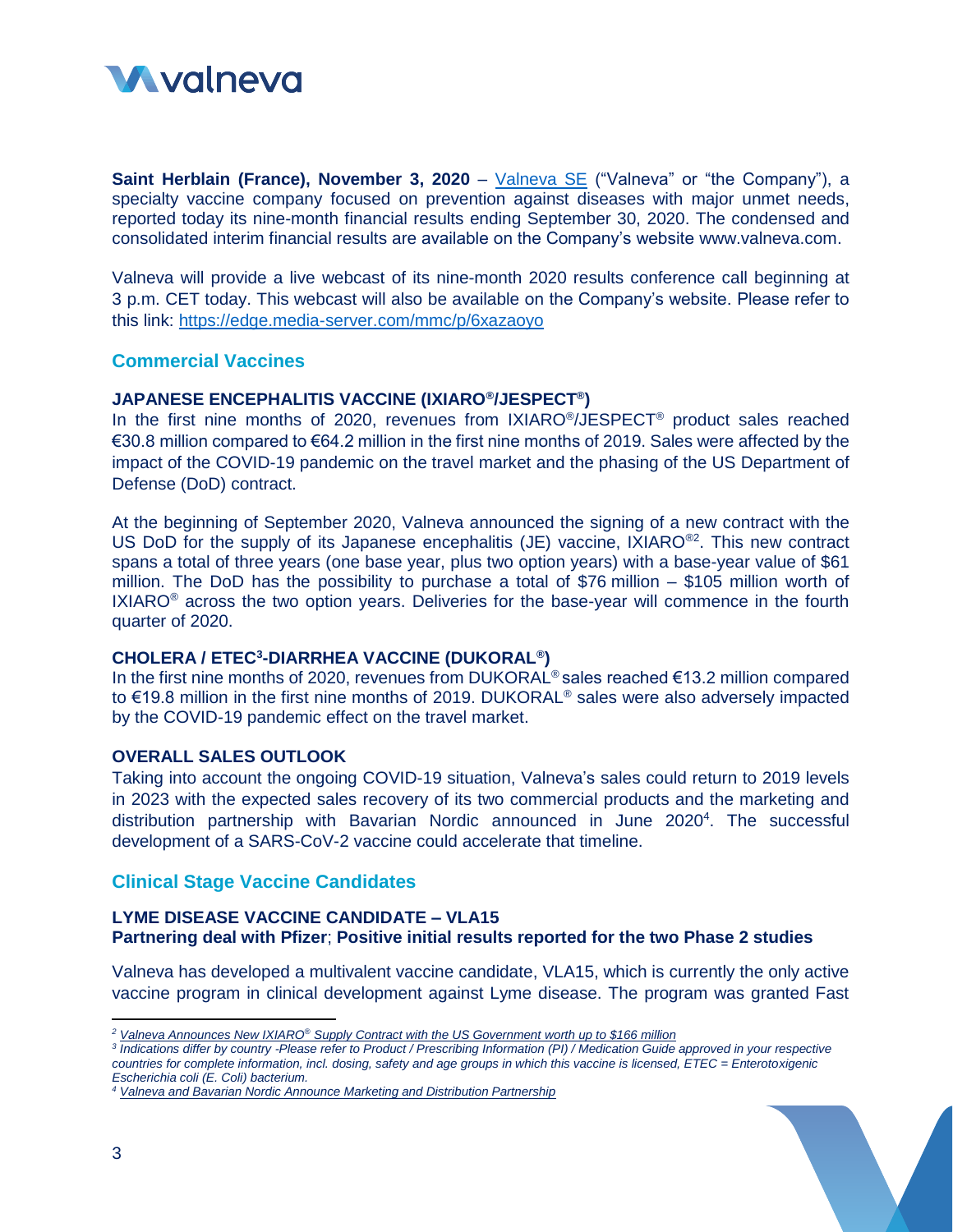

Track designation by the US Food and Drug Administration (FDA) in July 2017<sup>5</sup> and, in April 2020, the Company signed an exclusive, worldwide partnering deal with Pfizer Inc. for the late stage development and future commercialization of VLA15<sup>6</sup>.

During the first nine months of the year, Valneva reported positive initial results for the two Phase 2 studies of its Lyme disease vaccine candidate (VLA12-201 in July 2020<sup>7</sup> and VLA15-202 in October 2020<sup>8</sup>). Both studies met their endpoints.

The two studies, conducted in the EU and US, were investigating similar doses of the vaccine but with two different vaccination schedules (Month 0-1-2 for VLA15-201 and Month 0-2-6 for VLA15- 202) in a total of approximately 800 healthy adults aged 18 to 65 years.

In both studies, the vaccine was generally safe across all doses and age groups tested and no related Serious Adverse Events (SAEs) were observed in any treatment group. Reactogenicity decreased following the first vaccination.

Compared to study VLA15-201, immunogenicity was further enhanced in VLA15-202 using a Month 0-2-6 schedule. SCRs (Seroconversion Rates) after completion of primary vaccination series, were equally distributed and ranged from 93.8% (Serotype 1) to 98.8% (Serotypes 2 and 3). Antibody responses were comparable in the two dose groups tested in both studies.

The immunological response in older adults, one of the main target groups for a Lyme disease vaccine, was particularly encouraging in the two studies. Results in both studies did not indicate that prior exposure to Borrelia spirochetes (sero-positivity) has an impact on immunogenicity or safety, as observed in VLA15-201.

A Serum Bactericidal Assay (SBA), assessing the functional immune response against Lyme disease after vaccination with VLA15, was conducted for the first time in VLA15-202 and demonstrated functionality of antibodies against all OspA serotypes. Assays, such as SBAs, are commonly used to enable a potential prediction of vaccine efficacy via the measurement of vaccine-induced functional immune responses.

VLA15-202 safety and immunogenicity data at Day 208 support advancing the program with the Month 0-2-6 schedule. Valneva and Pfizer will finalize dosage analysis and prepare for the next development steps in the coming months.

According to the US Centers for Disease Control and Prevention (CDC), approximately 300,000 Americans<sup>4</sup> are infected with Lyme disease annually with at least an additional further 200,000 cases in Europe<sup>9</sup>.

 $\overline{a}$ 

*<sup>5</sup> [Valneva Receives FDA Fast Track Designation for its Lyme Disease Vaccine Candidate VLA15](https://valneva.com/press-release/valneva-receives-fda-fast-track-designation-for-its-lyme-disease-vaccine-candidate-vla15/)*

*<sup>6</sup> [Valneva and Pfizer Announce Collaboration to Co-Develop and Commercialize Lyme Disease Vaccine, VLA15](https://valneva.com/press-release/valneva-and-pfizer-announce-collaboration-to-co-develop-and-commercialize-lyme-disease-vaccine-vla15/)*

*<sup>7</sup> [Valneva Announces Positive Initial Results for Phase 2 Study of Lyme Disease Vaccine Candidate](https://valneva.com/press-release/valneva-announces-positive-initial-results-for-phase-2-study-of-lyme-disease-vaccine-candidate/)*

<sup>8</sup> *[Valneva Announces Positive Initial Results for Second Phase 2 Study of Lyme Disease Vaccine Candidate VLA15](https://valneva.com/press-release/valneva-announces-positive-initial-results-for-second-phase-2-study-of-lyme-disease-vaccine-candidate-vla15/)*

*<sup>9</sup> As estimated from available national data. Case reporting is highly inconsistent in Europe and many LB infections still go undiagnosed.*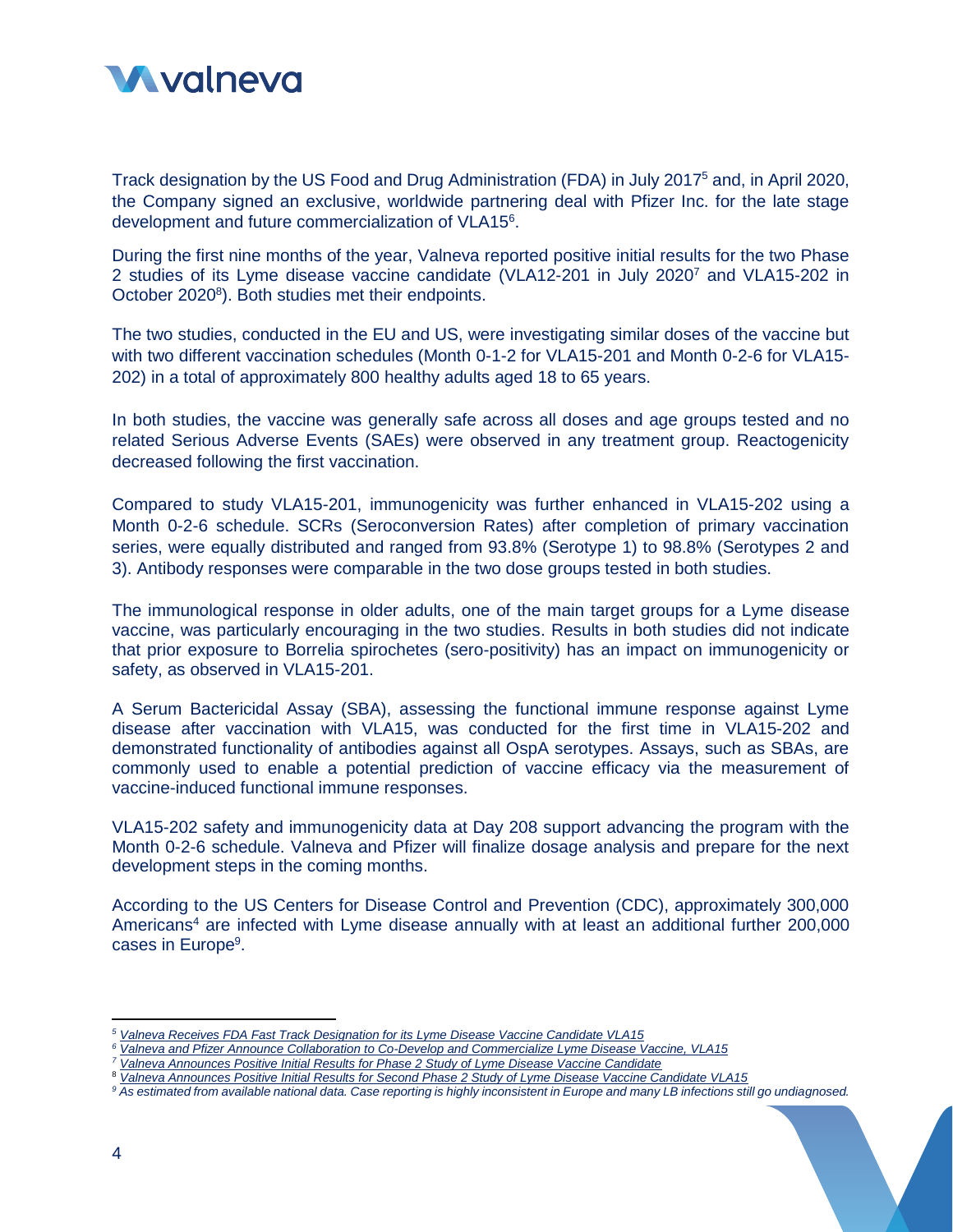

VLA15 is a multivalent, protein subunit vaccine that targets the outer surface protein A (OspA) of Borrelia and is intended to protect against the majority of human pathogenic Borrelia species. VLA15 is designed to confer protection by raising antibodies that prevent Borrelia from migrating from ticks to humans after a bite.

Peak revenue potential for a Lyme disease vaccine in the US and EU is estimated at more than \$1 billion<sup>10</sup> annually.

# **CHIKUNGUNYA VACCINE CANDIDATE – VLA1553 Phase 3 initiated; EMA PRIME designation granted**

Valneva has developed VLA1553, a single-shot vaccine candidate against chikungunya. The program entered Phase 3 in September 2020<sup>11</sup> and is currently the most advanced chikungunya vaccine program worldwide. The sponsor of the first chikungunya vaccine Biologics License Application (BLA) to be approved in the US will be eligible to receive a Priority Review Voucher  $(PRV)^{12}$ . VLA1553 was granted Fast Track designation by the FDA in December 2018<sup>13</sup> and received PRIME designation by the European Medicine Agency (EMA) in October 2020<sup>14</sup>. Valneva plans to take VLA1553 to market with the prospect of leveraging major manufacturing and commercial synergies, primarily focusing on the traveler vaccine market.

In September 2020, Valneva initiated a pivotal Phase 3 study, VLA1553-301. Conducted in the US, VLA1553-301 is a double-blinded, placebo-controlled, multi-center study in approximately 4,000 healthy adults aged 18 or above. Participants will be randomized into two study groups to receive either vaccine or placebo. The primary endpoint will be to demonstrate safety and immunogenicity 28 days after a single-shot vaccination with VLA1553. A subset of participants will be tested for sero-protection based on an immunological surrogate under the Accelerated Approval pathway. Participants will be followed for a total of six months. The total duration of the study is expected to be nine to twelve months and the outcome, if positive, shall provide the basis for licensure of the vaccine. Seroprotection threshold is subject to FDA approval and the Phase 3 study duration is subject to COVID-19 pandemic related impact on clinical operations.

To make VLA1553 also accessible to Low and Middle Income Countries, Valneva and the Butantan Institute in Brazil signed a binding term sheet in May 2020 for the development, manufacturing and marketing of VLA1553<sup>15</sup>. The collaboration will be effective upon the signing of definitive agreements and will fall within the framework of the \$23.4 million funding which Valneva received from the Coalition for Epidemic Preparedness Innovations (CEPI) in July 2019<sup>16</sup>.

Chikungunya is considered a major public health threat with no preventive vaccines or effective treatments available. Chikungunya is a mosquito-borne viral disease caused by the chikungunya

*<sup>14</sup> [Valneva's Chikungunya Vaccine Candidate Awarded EMA Prime Designation](https://valneva.com/press-release/valnevas-chikungunya-vaccine-candidate-awarded-ema-prime-designation/)*

*<sup>16</sup> [CEPI awards up to \\$23.4 million to Valneva for late-stage development of a single-dose Chikungunya vaccine](https://valneva.com/press-release/cepi-awards-up-to-us23-4-million-to-valneva-for-late-stage-development-of-a-single-dose-chikungunya-vaccine/)*

 $\overline{\phantom{a}}$ 

*<sup>10</sup> Lyme Disease research and analysis conducted by an independent market research firm*

*<sup>11</sup> [Valneva Initiates Phase 3 Clinical Study for its Chikungunya Vaccine Candidate VLA1553](https://valneva.com/press-release/valneva-initiates-phase-3-clinical-study-for-its-chikungunya-vaccine-candidate-vla1553/)*

*<sup>12</sup> <https://priorityreviewvoucher.org/>*

*<sup>13</sup> [Valneva Awarded FDA Fast Track Designation for Chikungunya vaccine candidate](https://www.valneva.com/en/investors-media/news/2018#304)*

*<sup>15</sup> [Valneva to Partner with Instituto Butantan on Single-Shot Chikungunya Vaccine for Low-](https://valneva.com/press-release/valneva-to-partner-with-instituto-butantan-on-single-shot-chikungunya-vaccine-for-low-and-middle-income-countries/) and Middle- Income Countries*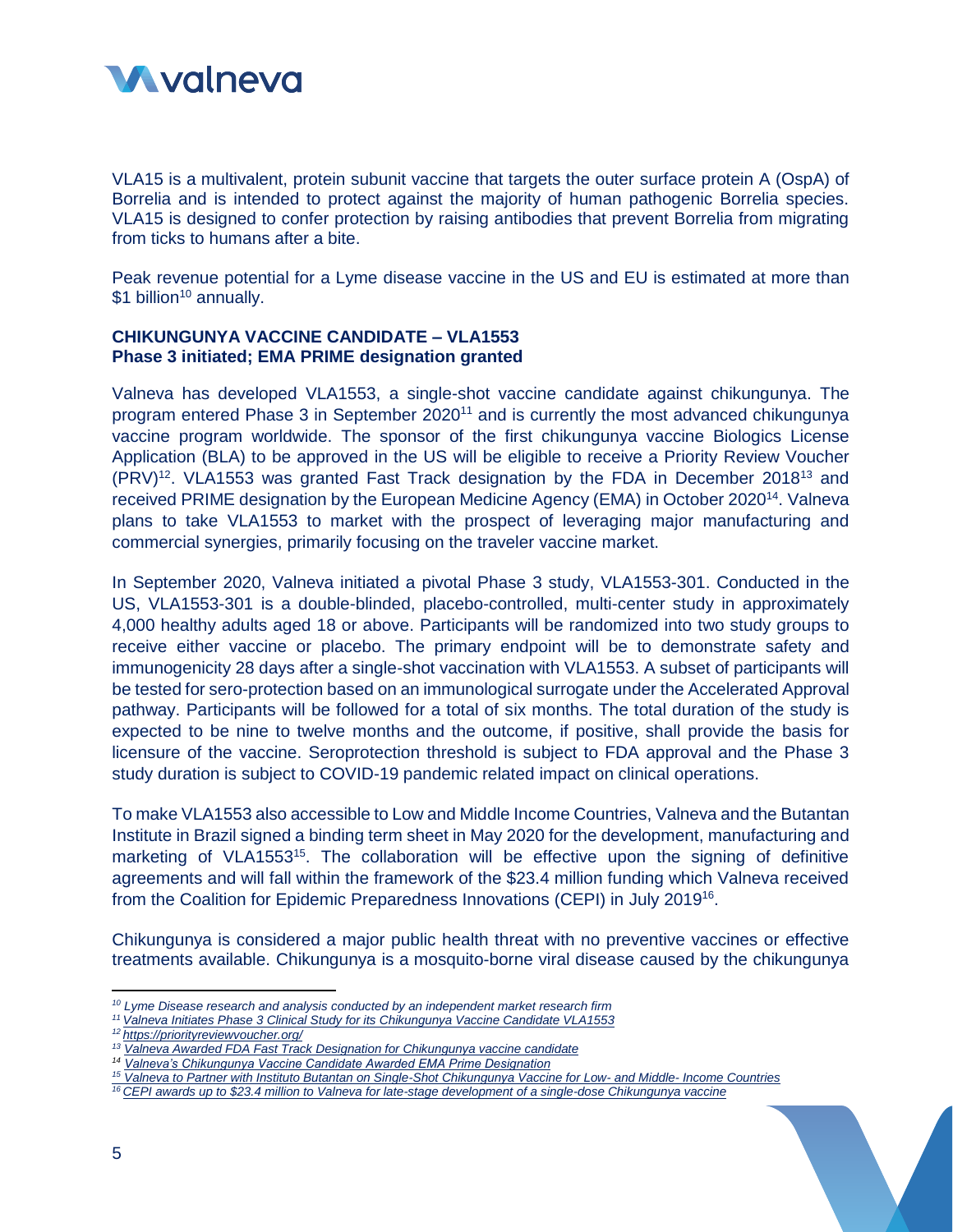

virus (CHIKV), a Togaviridae virus, transmitted by Aedes mosquitoes. As of September 2020, there have been more than 3 million reported cases in the Americas<sup>17</sup> and the economic impact is considered to be significant (e.g. Colombia outbreak 2014:  $$73.6$  million<sup>18</sup>). The medical burden is expected to grow as the distribution of the CHIKV primary mosquito vectors continues to spread further geographically.

The global market for vaccines against chikungunya is estimated to exceed \$500 million annually by 2032<sup>19</sup>.

# **SARS-CoV-2 VACCINE CANDIDATE – VLA2001 Major COVID-19 Vaccine Partnership with U.K. Government**

In April 2020, Valneva initiated a program aiming to rapidly develop a vaccine against SARS-CoV-2, the pathogen that causes COVID-19<sup>20</sup>.

In September 2020, Valneva announced a major COVID-19 vaccine partnership with the U.K. government potentially worth up to €1.4 billion. Under the agreement, if vaccine development is successful, Valneva will provide the UK government with 60 million doses in the second half of 2021, representing €470 million in revenues. UK Government then has options over 40 million doses in 2022 and a further 30 million to 90 million doses, in aggregate, across 2023 to 2025. Revenue from these options could amount to almost €900 million. Valneva's inactivated SARS-CoV-2 vaccine is expected to have a two dose regimen. UK government is also investing up-front in the scale up and development of the vaccine, with the investment being recouped against the vaccine supply under the partnership. The agreement follows the initial intent to participate in the UK Government's COVID-19 vaccine response announced in July 2020<sup>21</sup>.

As part of its broader COVID-19 response, Valneva plans to further invest in its manufacturing facility in Livingston, Scotland and also in Solna, Sweden. Valneva is also in discussions with further potential customers for the vaccine.

Valneva is leveraging its technical and platform capabilities derived from IXIARO<sup>®</sup>, the Company's commercial vaccine product indicated for active immunization for the prevention of Japanese encephalitis, to develop an inactivated, whole virus vaccine candidate. The Company is collaborating with Dynavax to evaluate the adjuvant CpG 1018, which is a component of the US FDA-approved HEPLISAV-B ® vaccine.

Valneva is in the process of industrializing the potential commercial manufacturing process for VLA2001 and has already produced first Clinical Trial Material. Assuming that preclinical activities are successful, Valneva plans to commence clinical studies by the end of 2020 with the objective to achieve a first regulatory approval in the second half of 2021, subject to the appropriate regulatory authority requirements.

l

*<sup>17</sup> PAHO/WHO data: Number of reported cases of chikungunya fever in the Americas. [https://www.paho.org/data/index.php/en/mnu](https://www.paho.org/data/index.php/en/mnu-topics/chikv-en/550-chikv-weekly-en.html)[topics/chikv-en/550-chikv-weekly-en.html.](https://www.paho.org/data/index.php/en/mnu-topics/chikv-en/550-chikv-weekly-en.html) Last accessed 13 Oct 2020.*

*<sup>18</sup> Cardona-Ospina et al. 2015, Trans R Soc Trip Med Hyg 109:793-802.*

*<sup>19</sup> VacZine Analytics Chikungunya virus vaccines Global demand analysis. February 2020*

*<sup>20</sup> [Valneva and Dynavax Announce Collaboration to Advance Vaccine Development for COVID-19](https://valneva.com/press-release/valneva-and-dynavax-announce-collaboration-to-advance-vaccine-development-for-covid-19)*

*<sup>21</sup> [Valneva Confirms Participation in UK Government COVID-19 Vaccine Response Program](https://valneva.com/press-release/valneva-confirms-participation-in-uk-government-covid-19-vaccine-response-program/)*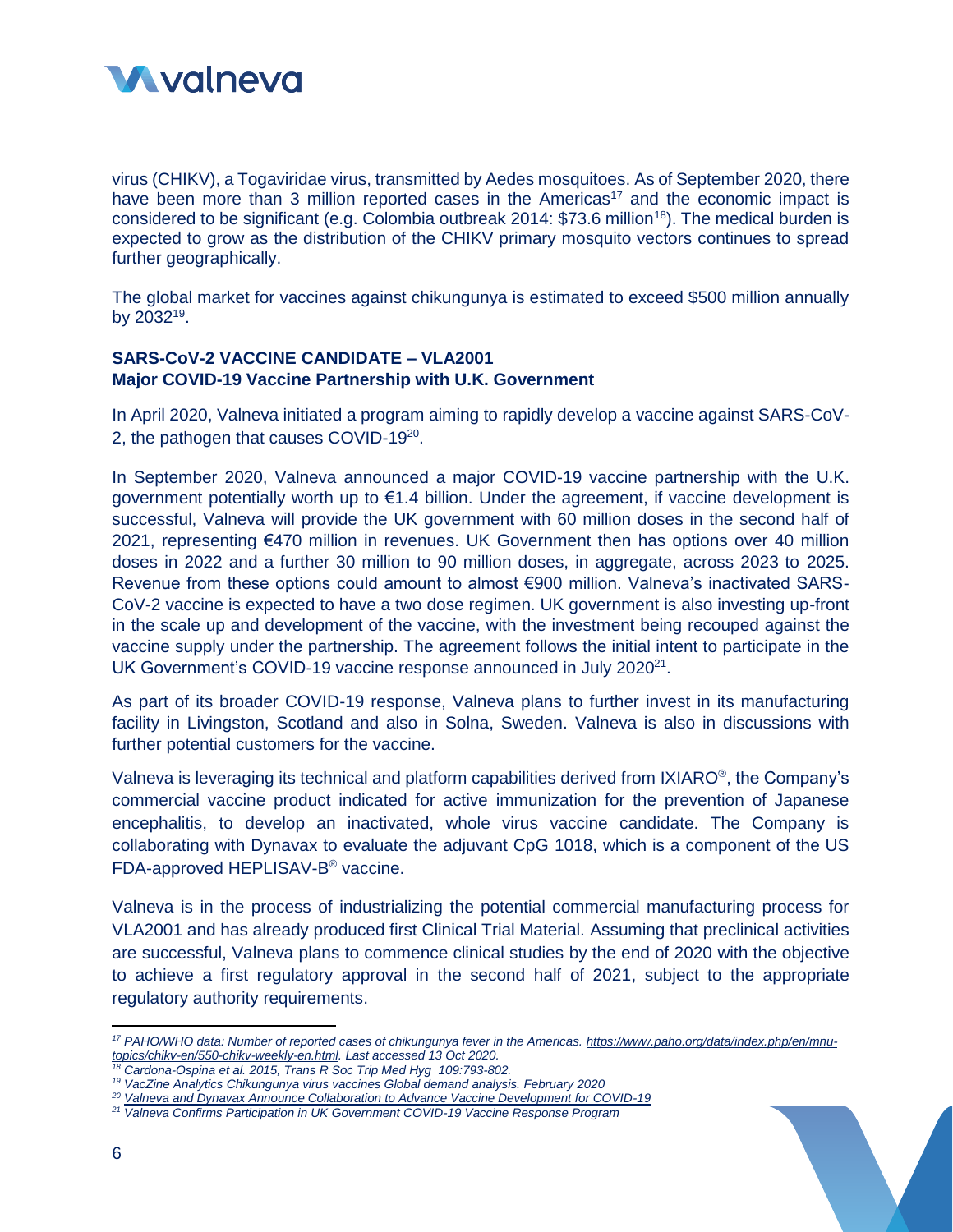

SARS-CoV-2 is a new coronavirus identified in late 2019 and belongs to a family of enveloped RNA viruses that include MERS and SARS, both of which caused serious human infections of respiratory system. The virus, which causes a disease named COVID-19, has never before been found in humans. To date, there has been over one million COVID-19 related deaths reported worldwide<sup>22</sup>. It has been declared a pandemic by the [World Health Organization \(WHO\).](https://www.who.int/) Currently, there is no vaccine available for COVID-19.

# **Nine-Month 2020 Financial Review**

(Unaudited, consolidated under IFRS)

#### **Revenues**

Valneva's total revenues in the first nine months of 2020 were €58.8 million compared to €81.4 million in the first nine months of 2019.

Product sales revenues in the first nine months of 2020 declined to €45.9 million compared to €86.4 million in the same period of 2019. On a CER basis<sup>23</sup>, product sales declined by 47.6% compared to the first nine months of 2019 with both commercial vaccines impacted by COVID-19 related consequences on the travel market. The sales decline was primarily driven by a 52.8% decrease at CER in IXIARO®/JESPECT® sales while DUKORAL® sales declined by 34.0% at CER compared to the first nine months of 2019.

Other Revenues, including revenues from collaborations, licensing and services, amounted to €13.0 million in the first nine months of 2020 and included revenues related to the Lyme R&D collaboration agreement with Pfizer amounting to  $64.0$  million. In the comparator period of 2019, negative Other Revenues amounting to €5.0 million were reported, including the effect of the termination of the SAA with GSK. Excluding the termination effect, other revenues would have amounted to €5.7 million in the first nine months of 2019.

#### **Operating result and EBITDA**

Costs of goods and services sold (COGS) were €35.1 million in the first nine months of 2020. Gross margin on product sales was 37.4% compared to 65.2% in the first nine months of 2019, with the decline mainly related to provisions taken for excess stock driven by reduced demand (due to the COVID-19 pandemic), idle capacity costs in both of Valneva's manufacturing sites as well as lower sales to US military prior to the execution of the new IXIARO<sup>®</sup> supply agreement. COGS of €16.2 million were related to IXIARO®/JESPECT® sales, yielding a product gross margin of 47.5%.  $€11.1$  million of COGS were related to DUKORAL<sup>®</sup> sales, yielding a product gross margin of 15.4%. Of the remaining COGS in the first nine months of 2020, €1.4 million were related to the Third Party Product distribution business and  $\epsilon$ 6.4 million were related to cost of services. In the first nine months of 2019, overall COGS were €33.4 million, of which €30.1 million related to cost of goods and €3.3 million related to cost of services.

 $\overline{\phantom{a}}$ 

<sup>22</sup> *https://www.worldometers.info/coronavirus/*

*<sup>23</sup> CER: Constant Exchange Rate; Nine-months 2019 actuals restated to Nine-months 2020 average exchange rates*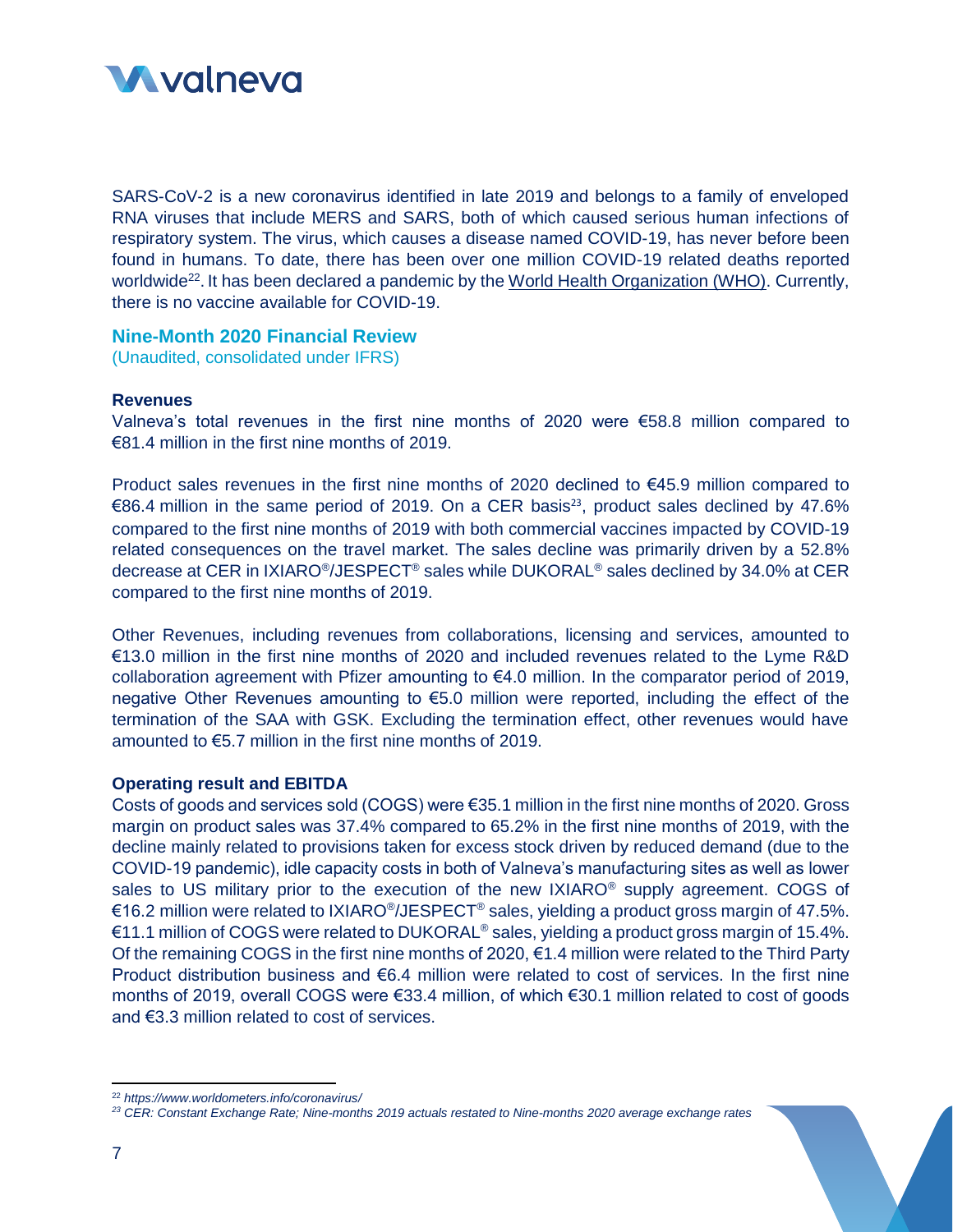

Research and development investments in the first nine months of 2020 continued to increase as planned, more than doubling to €51.7 million compared to €23.2 million in the first nine months of 2019. This was driven by investments into Valneva's clinical stage vaccine candidates, notably Lyme and chikungunya, and was also impacted by spending related to Valneva's SARS-CoV-2 vaccine candidate. Marketing and distribution expenses in the first nine months of 2020 amounted to €13.8 million compared to €17.1 million in the first nine months of 2019. The decrease was the result of lower marketing and distribution spend across all Valneva's direct markets due to reduced sales activity further to the COVID-19 pandemic. In the first nine months of 2020, general and administrative expenses increased to €19.3 million from €13.0 million in the first nine months of 2019, mainly driven by increased costs to support corporate transactions and projects as well as costs related to Valneva's employee share option program. Amortization and impairment charges of fixed assets/intangibles in the first nine months of 2020 remained unchanged compared to the same period of 2019 and amounted to €2.2 million.

Other income, net of other expenses in the first nine months of 2020 increased to  $\epsilon$ 10.7 million from €4.2 million in the first nine months of 2019. This increase was mainly driven by increased R&D tax credit directly resulting from increased R&D spending along with income from the CEPI funding for Valneva's chikungunya R&D program.

Valneva recorded an operating loss of €52.5 million in the first nine months of 2020 compared to €3.2 million in the first nine months of 2019. EBITDA loss in the first nine months of 2020 was €45.2 million compared to an EBITDA profit of €3.0 million in the first nine months of 2019.

#### **Net result**

In the first nine months of 2020, Valneva generated a net loss amounting to €62.3 million compared to a net loss of €2.4 million in the first nine months of 2019.

Finance costs and currency effects in the first nine months of 2020 resulted in a net finance expense of  $\epsilon$ 10.8 million, compared to a net finance expense of  $\epsilon$ 0.4 million in the first nine months of 2019. The increase of expenses was the result of increased interest charges related to the newly entered financing arrangement with the US Healthcare Funds Deerfield and OrbiMed as well as foreign currency losses.

#### **Cash flow and liquidity**

Net cash generated by operating activities in the first nine months of 2020 amounted to €77.6 million compared to €5.0 million in the first nine months of 2019 mainly driven by the \$130 million upfront payment received from Pfizer related to the Lyme R&D collaboration agreement.

Cash outflows from investing activities in the first nine months of 2020 amounted to  $E$ 8.1 million, compared to  $\epsilon$ 8.0 million in the first nine months of 2019 mainly as a result of purchases of equipment.

Cash inflows from financing activities amounted to €22.4 million in the first nine months of 2020 and consisted mainly of €48.8 million net proceeds from the financing arrangement with US Healthcare Funds Deerfield and OrbiMed, offset by €20 million repayments of borrowings to the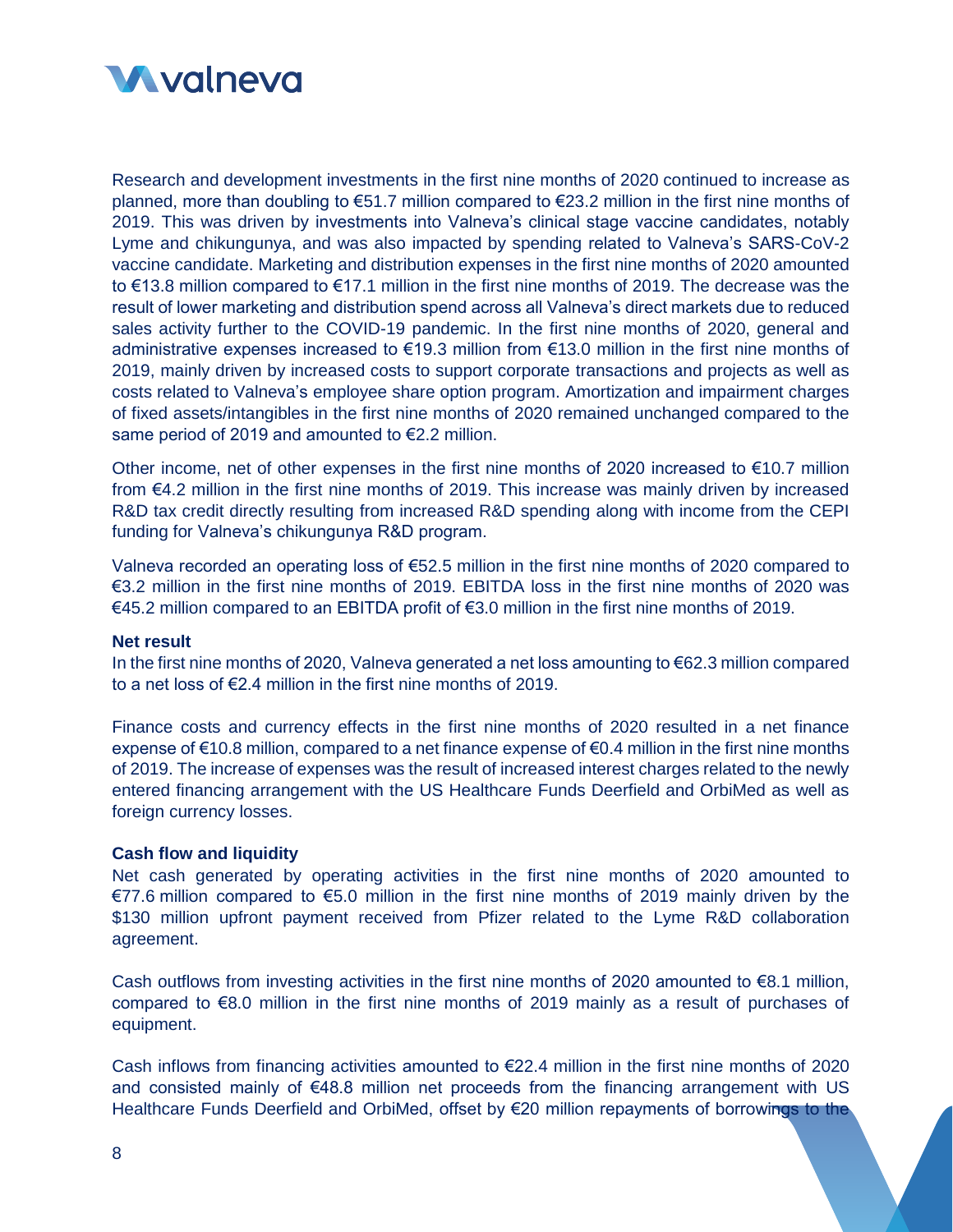

European Investment Bank (EIB). Cash outflows from financing activities amounted to  $\epsilon$ 6.8 million in the first nine months of 2019, which included the repayment of the Biopharma (Pharmakon) loan of €11.3 million in early 2019.

Liquid funds on September 30, 2020 strongly increased and stood at €156.2 million compared to €64.4 million on December 31, 2019. The main change was driven by the \$130.0 million upfront payment related to the Lyme collaboration agreement with Pfizer and proceeds from the new debt line net of loan repayment to the EIB in March 2020. Liquid funds by September 30, 2020 did not include any payments made by the UK government within the framework of the UK COVID-19 partnership. These payments were received in October.

# **About Valneva SE**

Valneva is a specialty vaccine company focused on prevention against diseases with major unmet needs. Valneva's portfolio includes two commercial vaccines for travelers: IXIARO®/JESPECT® indicated for the prevention of Japanese encephalitis and DUKORAL<sup>®</sup> indicated for the prevention of cholera and, in some countries, prevention of diarrhea caused by ETEC. The Company has various vaccines in development including unique vaccines against Lyme disease, COVID-19 and chikungunya. Valneva has operations in Austria, Sweden, the United Kingdom, France, Canada and the US with over 500 employees. For more information, visit [www.valneva.com](http://www.valneva.com/) and follow the Company on [LinkedIn.](https://www.linkedin.com/company/valneva/)

#### **Valneva Investor and Media Contacts**

Laetitia Bachelot-Fontaine Director of Investor Relations & Corporate Communications M +33 (0)6 4516 7099 investors@valneva.com

Teresa Pinzolits Corporate Communications Specialist T +43 (0)1 20620 1116 [communications@valneva.com](mailto:communications@valneva.com)

#### **Forward-Looking Statements**

This press release contains certain forward-looking statements relating to the business of Valneva, including with respect to the progress, timing and completion of research, development and clinical trials for product candidates, the ability to manufacture, market, commercialize and achieve market acceptance for product candidates, the ability to protect intellectual property and operate the business without infringing on the intellectual property rights of others, estimates for future performance and estimates regarding anticipated operating losses, future revenues, capital requirements and needs for additional financing. In addition, even if the actual results or development of Valneva are consistent with the forward-looking statements contained in this press release, those results or developments of Valneva may not be indicative of future performance. In some cases, you can identify forward-looking statements by words such as "could," "should," "may," "expects," "anticipates," "believes," "intends," "estimates," "aims," "targets," or similar words. These forward-looking statements are based largely on the current expectations of Valneva as of the date of this press release and are subject to a number of known and unknown risks and uncertainties and other factors that may cause actual results, performance or achievements to be materially different from any future results, performance or achievement expressed or implied by these forward-looking statements. In particular, the expectations of Valneva could be affected by, among other things, uncertainties involved in the development and manufacture of vaccines, unexpected clinical trial results, unexpected regulatory actions or delays, competition in general,